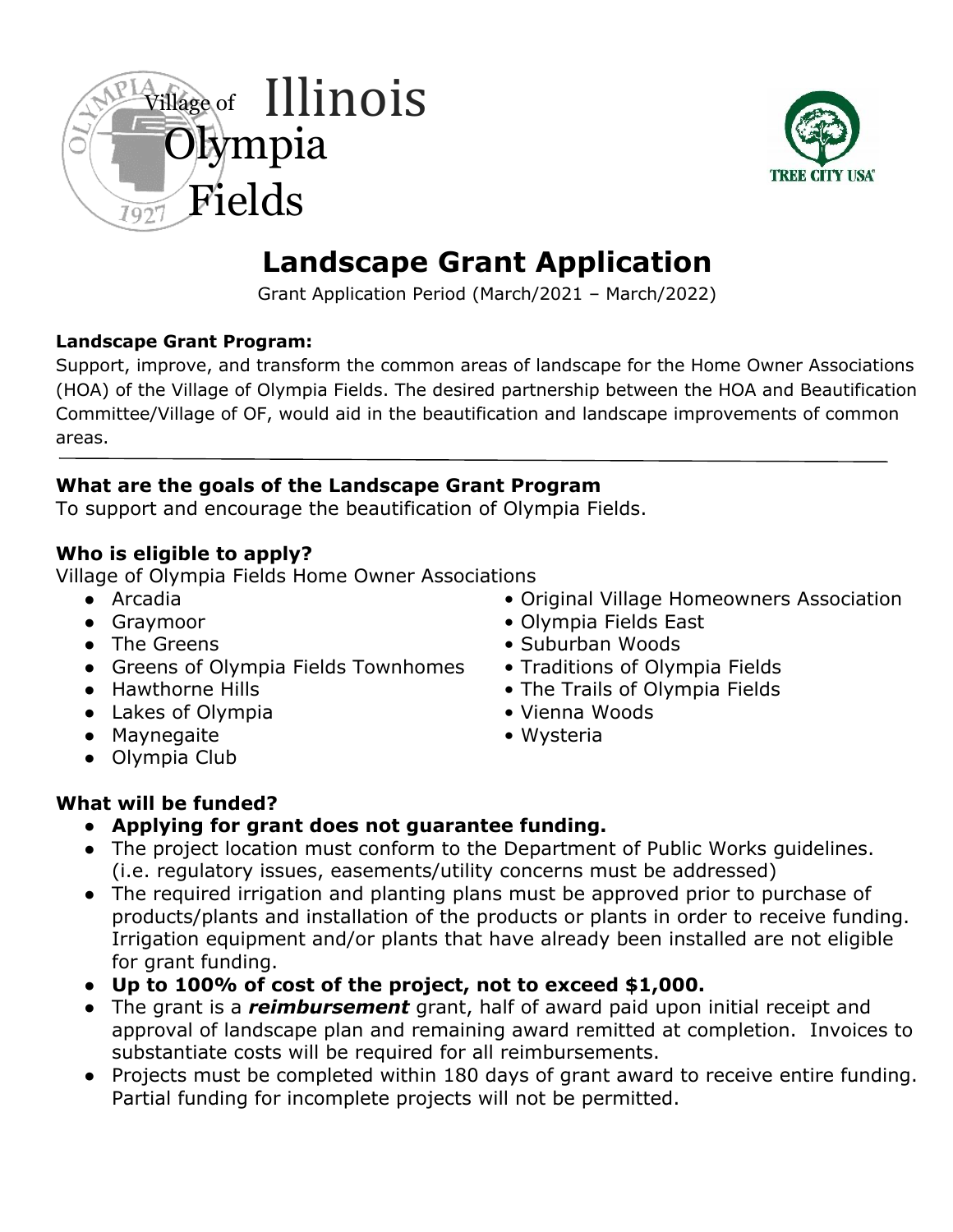#### **What is the process to apply for the grant?**

- 1. Fill out the attached one page **Landscape Grant Application**.
- 2. Attach **photos of existing landscape** and write on the photos the areas that you plan to re-landscape as part of this grant project.
- 3. Fill out the **Plant Budget information section**.
- 4. Submit 2 copies of the following plans. Upon approval, you will receive one stamped copy:
	- a. **Landscape design plan** include all the plants by scientific name and common name, size and location.
	- b. **Hydrazone plan and matrix**  the groups of plants by watering needs, microclimate, sun/shade, and/or slope; the watering needs of the plants, etc.

#### **Why do I need to do all this work just to put in some plants?**

This is an investment in the HOA's property and community, where you will see the benefits in a very short amount of time. **Proper design and installation will ensure that you get the garden you are expecting.** 

## **When will I know if I got the grant?**

Applicants will be notified upon approval of application, budget and submitted plans. Incomplete plans will not be reviewed nor funded.

## **When do I start the project?**

Applicants can begin work after notification by letter that the grant has been awarded.

#### **Do I need inspections of the project?**

You must contact "JULIE" (1-800.892.0123) prior to planting so the companies can come out and make sure you are digging in a safe location.

Final inspection when all plants have been installed and submission of photos of finished landscape project before remittance of final funding. Invoices to substantiate cost will be required for all reimbursements.

Beautification Committee member, Belinda Lowry (belindalowry@aol.com) is available for consultation if desired.